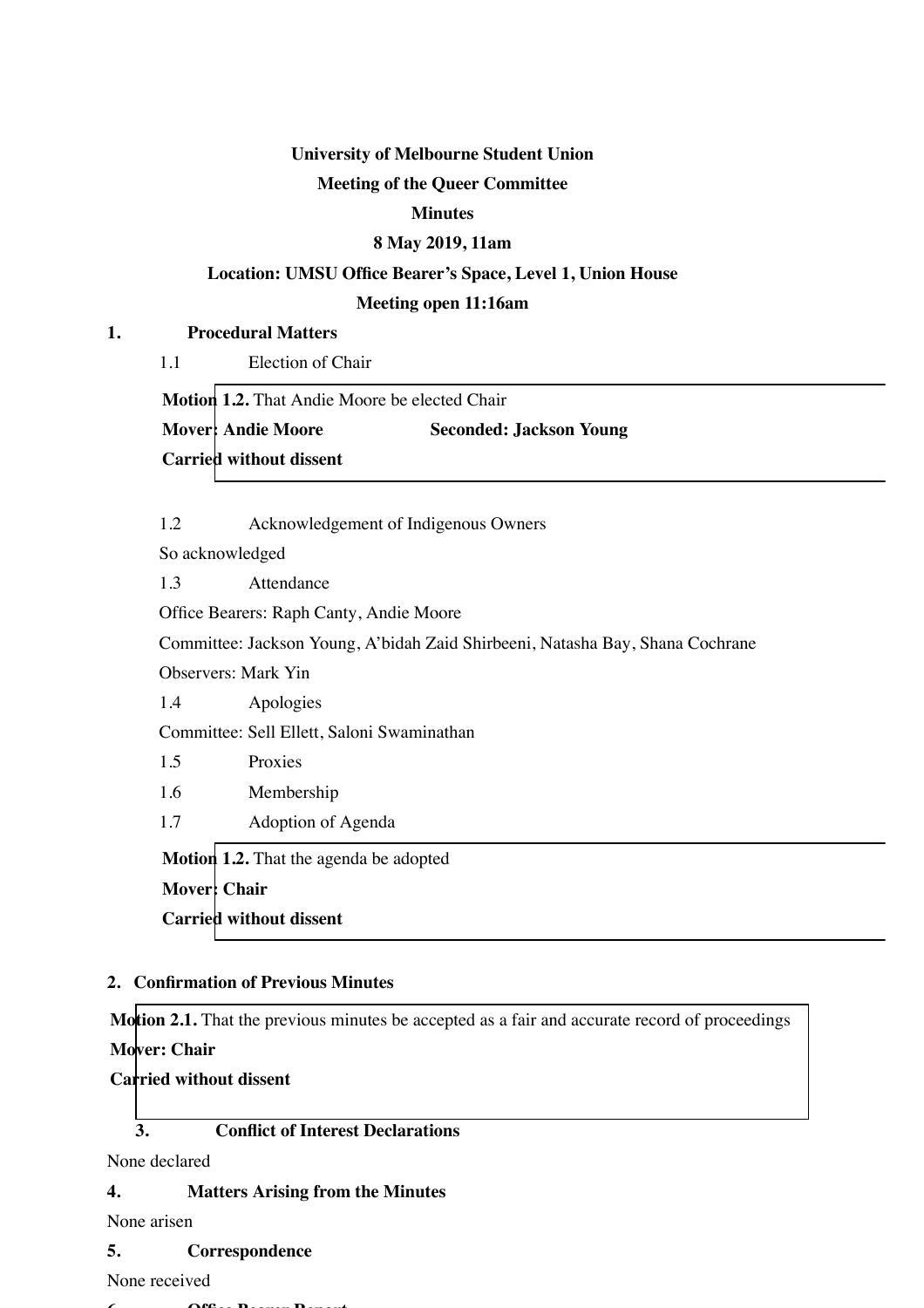**5. Correspondence**

None received

## **6. Office Bearer Report**

Verbal report given

## **7. Other Reports**

None

## **8. Motions on Notice**

**Motion 8.1.** To approve an additional \$100 from the Queer Space Maintenance budget line to spend on a stamp for the department

# **Mover: Chair CWD**

Andie explained that Comms are working on getting a stamp made. More money is needed for this in addition to the \$50 approved previously.

**Motion 8.2.** To approve up to \$300 from the Special Projects and Events budget line to spend on a pull-up banner for the department.

# **Mover: Chair CWD**

It was discussed how the Office Bearers could not find any pull-up banners to use at events. Committee agreed that it was important to have to identify the department when holding large events.

**Motion 8.3.** To approve up to \$100 from the Queer Space maintenance budget line to spend on more soy milk, milk and snacks.

# **Mover: Chair**

### **CWD**

Andie explained that about 4L of milk per week has been drunk by students in the Queer Space. Raph mentions that the department will need to keep an eye on how much milk is costing as it is obviously an appreciated service but also becoming costly. Discussion was had about which snacks should be bought.

**Motion 8.4.** To approve up to \$250 from the Special Events and Projects budget line to spend on food & drink at the PAWS Stress Less week picnic

# **Mover: Chair**

# **CWD**

The Office Bearers explain that they have been planning a "gay dogs picnic" with the PAWS Dog Club and the Welfare department for Stress Less Week. Money will be put towards snacks: chips, dips, crackers and fruit. Andie encourages the Committee to attend and bring their dogs.

**Motion 8.5.** To approve up to \$35 from the Queer Space Maintenance budget line on more Hot Chocolate for the Queer Space.

# **Mover: Chair CWD**

There was discussion about whether to buy hot chocolate or milo as both have run out. Consensus reached for hot chocolate alone.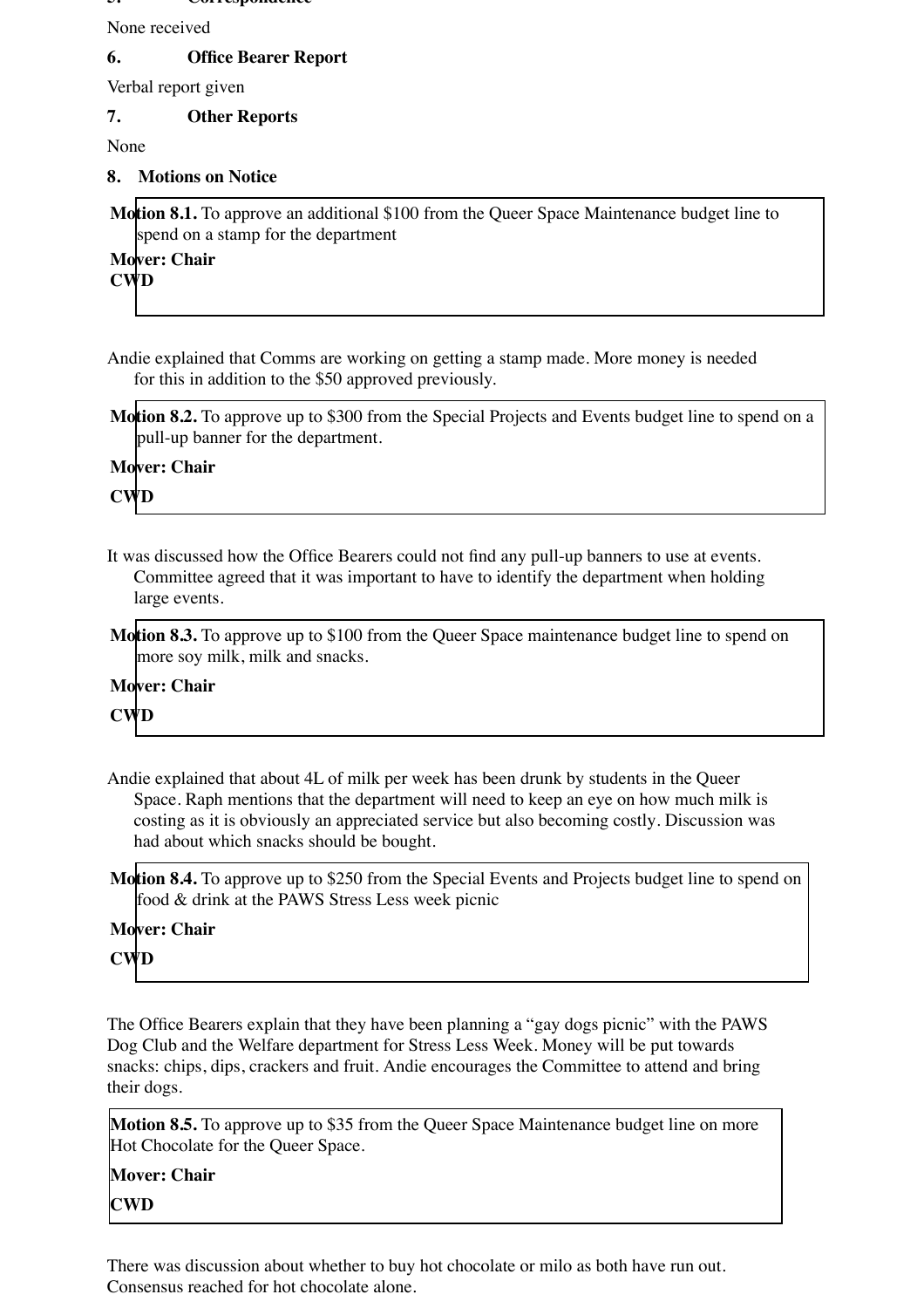There was discussion about whether to buy hot chocolate or milo as both have run out. Consensus reached for hot chocolate alone.

**Motion 8.6.** To approve up to \$60 from the Queer Space Maintenance budget line on more teabags for the Queer Space.

**Mover: Chair**

**CWD**

Andie explained that Green tea, Chamomile, Lemon & Ginger and Earl Grey all need to be topped up. They will be buying in bulk to save money and ensure we don't run out again soon.

**Motion 8.7.** To approve up to \$200 from the Queer Space Maintenance budget line to spend on more cutlery for the Queer Space.

**Mover: Chair**

**CWD**

Andie explained that it's important to find a solution to cutlery. This amount of money will cover 3,000 knives, forks and spoons so that people can eat their lunch or make a hot drink in the Queer Space.

**Motion 8.8.** To approve up to \$120 from the Queer Space Maintenance budget line on larger cups for the Queer Space.

**Mover: Chair**

**CWD**

Raph explained that the cups previously purchased are smaller than expected and not large enough for people to use making their hot drinks.

Natasha suggested some arts & crafts activities which could use the cups.

Andie would like to get a small coffee cup, paint it, attach some string to it and attach it to a Chihuahua or a Pomeranian as a small hat.

**Procedural.** To move directly to other business, and then return to Motions Without Notice afterwards

**Mover: Chair CWD**

## **9. Motions Without Notice**

**Motion 9.1.** \$500 from special projects and events budget line to spend on a a Queer People of Colour party in collaboration with the Indigenous department

**Mover: Chair**

**CWD**

The Indigenous department are organising a party, asking for \$500 from Queer and PoC. To be held at the Ida with an \$800 tab.

**Motion 9.1.** That the queer committee endorses the sit-in staged by the National Tertiary Education Union against casualization at the University of Melbourne.

**Mover: Chair CWD**